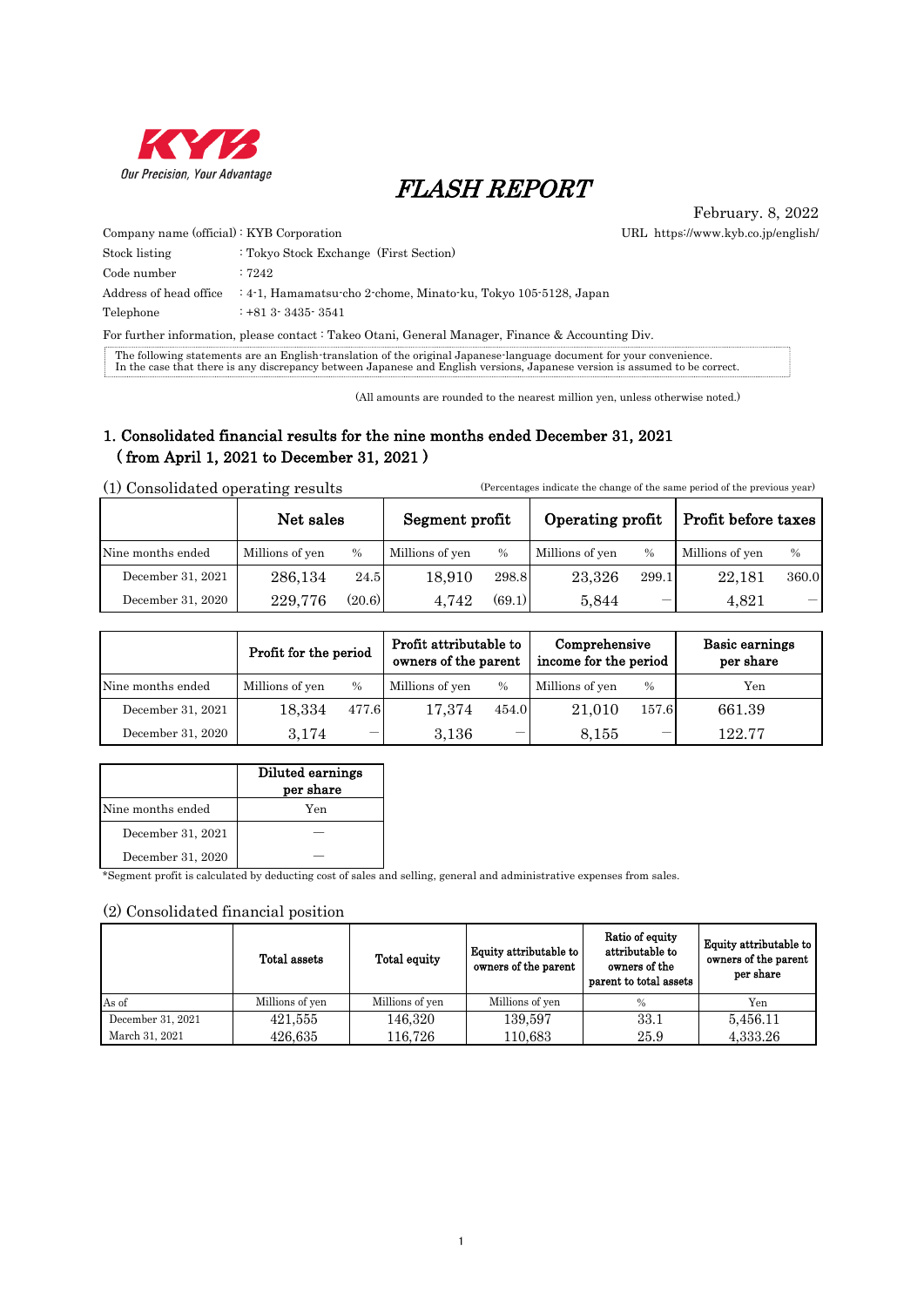## 2. Cash dividends

|                                |                         | Annual cash dividends per share |                         |          |       |  |  |  |
|--------------------------------|-------------------------|---------------------------------|-------------------------|----------|-------|--|--|--|
|                                | End of first<br>quarter | End of second<br>quarter        | End of third<br>quarter | Year-end | Total |  |  |  |
|                                | Yen                     | Yen                             | Yen                     | Yen      | Yen   |  |  |  |
| Previous fiscal year           |                         | 0.00                            |                         | 75.00    | 75.00 |  |  |  |
| Current fiscal year            |                         | 45.00                           |                         |          |       |  |  |  |
| Current fiscal year (forecast) |                         |                                 |                         | 45.00    | 90.00 |  |  |  |

\*The above table shows dividends on common shares. Please refer to "(Reference) Dividends for Class Shares" for information regarding dividends on class shares, which are unlisted and have different rights from common shares.

## 3. Forecasts for the current fiscal year (April 1, 2021 to March 31, 2022)

(Percentages indicate the change of the same period of the previous year)

|                     | Net sales       |      | Segment profit  |               | Operating profit |      | Profit before taxes |               |
|---------------------|-----------------|------|-----------------|---------------|------------------|------|---------------------|---------------|
|                     | Millions of yen | $\%$ | Millions of yen | $\frac{0}{0}$ | Millions of yen  | $\%$ | Millions of yen     | $\frac{0}{0}$ |
| Current fiscal year | 380,000         | 15.8 | 23,500          | 76.4          | 28,000           | 53.0 | 25,500              | 56.1          |

|                     | Profit for the period |      | Profit<br>attributable to<br>owners of the parent |               | <b>Basic earnings</b><br>per share |
|---------------------|-----------------------|------|---------------------------------------------------|---------------|------------------------------------|
|                     | Millions of yen       | $\%$ | Millions of yen                                   | $\frac{0}{0}$ | Yen                                |
| Current fiscal year | 20,000                | 13.3 | 19,000                                            | 11.2          | 743.86                             |

\*Segment profit is calculated by deducting cost of sales and selling, general and administrative expenses from sales.

## (Reference) Dividends for Class Shares

Dividends per share related to Class Shares with different rights from those of common shares are as follows.

|                                | Annual cash dividends per share |                          |                         |                                       |       |  |  |  |
|--------------------------------|---------------------------------|--------------------------|-------------------------|---------------------------------------|-------|--|--|--|
| Class A Shares                 | End of first<br>quarter         | End of second<br>quarter | End of third<br>quarter | Year-end                              | Total |  |  |  |
|                                | Yen                             | Yen                      | Yen                     | Yen                                   | Yen   |  |  |  |
| Current fiscal year            |                                 | 1,952,054.80             |                         |                                       |       |  |  |  |
| Current fiscal year (forecast) |                                 |                          |                         | $3,739,726.00 \mid 5,691,780.80 \mid$ |       |  |  |  |

\* Number of Class A Shares issued are 125 shares. The Class A Shares were issued on 28 June 2021. Dividend whose reference date is attributed during FY2021 is planned to be 711 million yen.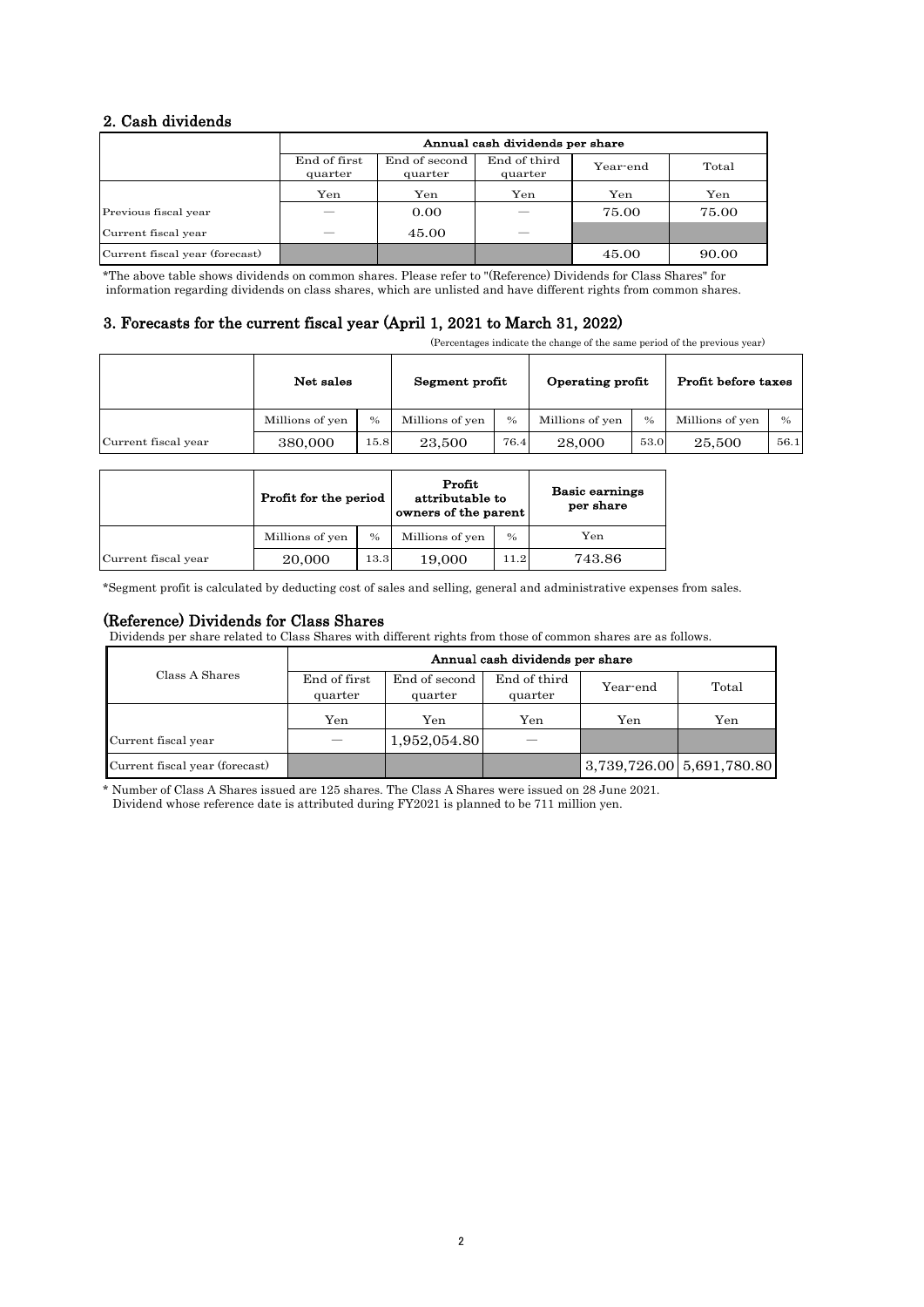## **Consolidated Statements of Financial Position**

KYB Corporation and its Consolidated Subsidiaries

|                                                   | As of March 31, 2021 | As of December 31, 2021 |
|---------------------------------------------------|----------------------|-------------------------|
| Assets                                            |                      |                         |
| Current assets:                                   |                      |                         |
| Cash and cash equivalents                         | 68,700               | 50,110                  |
| Trade and other receivables                       | 98,898               | 110,079                 |
| Inventories                                       | 53,997               | 62,314                  |
| Other current financial assets                    | 1,112                | 2,609                   |
| Other current assets                              | 13,545               | 9,971                   |
| Total current assets                              | 236,252              | 235,083                 |
|                                                   |                      |                         |
| Non-current assets:                               |                      |                         |
| Property, plant and equipment                     | 160,308              | 158,471                 |
| Goodwill                                          | 248                  | 253                     |
| Intangible assets                                 | 4,106                | 3,683                   |
| Investments accounted for using the equity method | 4,924                | 5,482                   |
| Other non-current financial assets                | 15,647               | 14,681                  |
| Other non-current assets                          | 3,375                | 2,100                   |
| Deferred tax assets                               | 1,775                | 1,802                   |
| Total non-current assets                          | 190,383              | 186,472                 |
| <b>Total assets</b>                               | 426,635              | 421,555                 |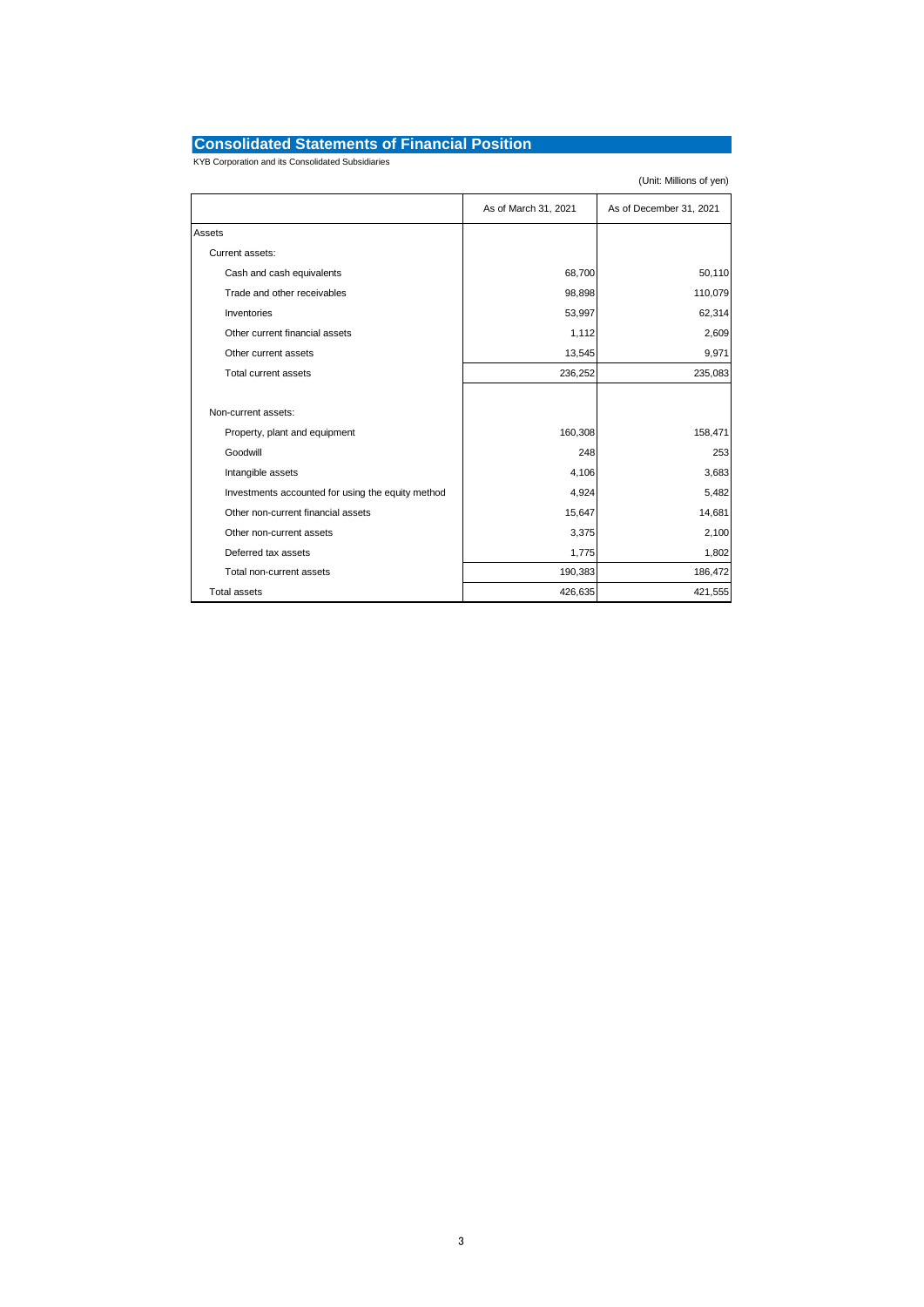|                                                   | As of March 31, 2021 | As of December 31, 2021 |
|---------------------------------------------------|----------------------|-------------------------|
| Liabilities and equity                            |                      |                         |
| Current liabilities:                              |                      |                         |
| Trade and other payables                          | 74,437               | 76,129                  |
| Borrowings                                        | 70,010               | 74,524                  |
| Income tax payables                               | 1,662                | 1,663                   |
| Other current financial liabilities               | 27,068               | 26,864                  |
| Provisions                                        | 28,466               | 23,085                  |
| Other current liabilities                         | 2,837                | 2,224                   |
| <b>Total current liabilities</b>                  | 204,480              | 204,491                 |
| Non-current liabilities:                          |                      |                         |
| Bonds and borrowings                              | 54,836               | 23,196                  |
| Liabilities for retirement benefits               | 6,715                | 5,437                   |
| Other non-current financial liabilities           | 30,152               | 28,584                  |
| Provisions                                        | 5,383                | 5,461                   |
| Other non-current liabilities                     | 820                  | 761                     |
| Deferred tax liabilities                          | 7,523                | 7,305                   |
| Total non-current liabilities                     | 105,430              | 70,744                  |
| <b>Total liabilities</b>                          | 309,910              | 275,235                 |
| Equity                                            |                      |                         |
| Equity attributable to owners of the parent:      |                      |                         |
| Share capital                                     | 27,648               | 27,648                  |
| Capital surplus                                   | 29,414               | 38,351                  |
| Retained earnings                                 | 49,579               | 66,935                  |
| <b>Treasury shares</b>                            | (603)                | (605)                   |
| Other components of equity                        | 4,645                | 7,268                   |
| Total equity attributable to owners of the parent | 110,683              | 139,597                 |
| Non-controlling interests                         | 6,043                | 6,723                   |
| Total equity                                      | 116,726              | 146,320                 |
| Total liabilities and equity                      | 426,635              | 421,555                 |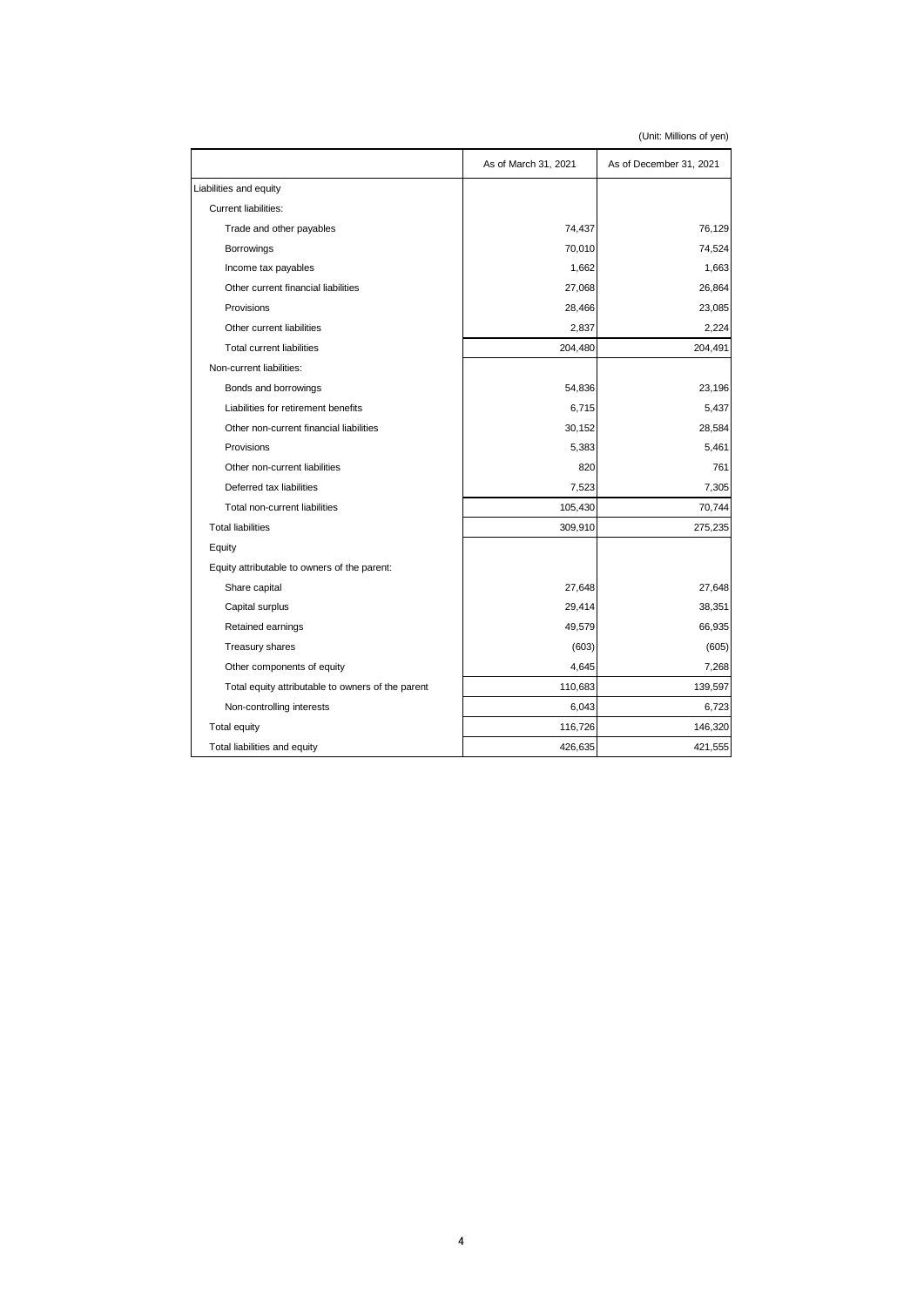# **Consolidated Statements of Income** KYB Corporation and its Consolidated Subsidiaries

|                                              | For the nine months<br>ended December 31, 2020<br>(Apr. 1 through Dec. 31, 2020) | For the nine months<br>ended December 31, 2021<br>(Apr. 1 through Dec. 31, 2021) |
|----------------------------------------------|----------------------------------------------------------------------------------|----------------------------------------------------------------------------------|
| Net sales                                    | 229,776                                                                          | 286,134                                                                          |
| Cost of sales                                | 190,779                                                                          | 227,047                                                                          |
| Gross profit                                 | 38,997                                                                           | 59,087                                                                           |
| Selling, general and administrative expenses | 34,255                                                                           | 40,176                                                                           |
| Equity in profit (loss) of affiliates        | (68)                                                                             | 429                                                                              |
| Other income                                 | 1,998                                                                            | 1,439                                                                            |
| Other expenses                               | 828                                                                              | (2, 548)                                                                         |
| Operating profit                             | 5,844                                                                            | 23,326                                                                           |
| Finance income                               | 1,002                                                                            | 675                                                                              |
| Finance costs                                | 2,025                                                                            | 1,820                                                                            |
| Profit before taxes                          | 4,821                                                                            | 22,181                                                                           |
| Income tax expenses                          | 1,647                                                                            | 3,847                                                                            |
| Profit for the period                        | 3,174                                                                            | 18,334                                                                           |
| Profit attributable to:                      |                                                                                  |                                                                                  |
| Owners of the parent                         | 3,136                                                                            | 17,374                                                                           |
| Non-controlling interests                    | 38                                                                               | 960                                                                              |
| Profit for the period                        | 3,174                                                                            | 18,334                                                                           |
|                                              |                                                                                  |                                                                                  |
| Earnings per share                           |                                                                                  |                                                                                  |
| Basic earnings per share (in yen)            | 122.77                                                                           | 661.39                                                                           |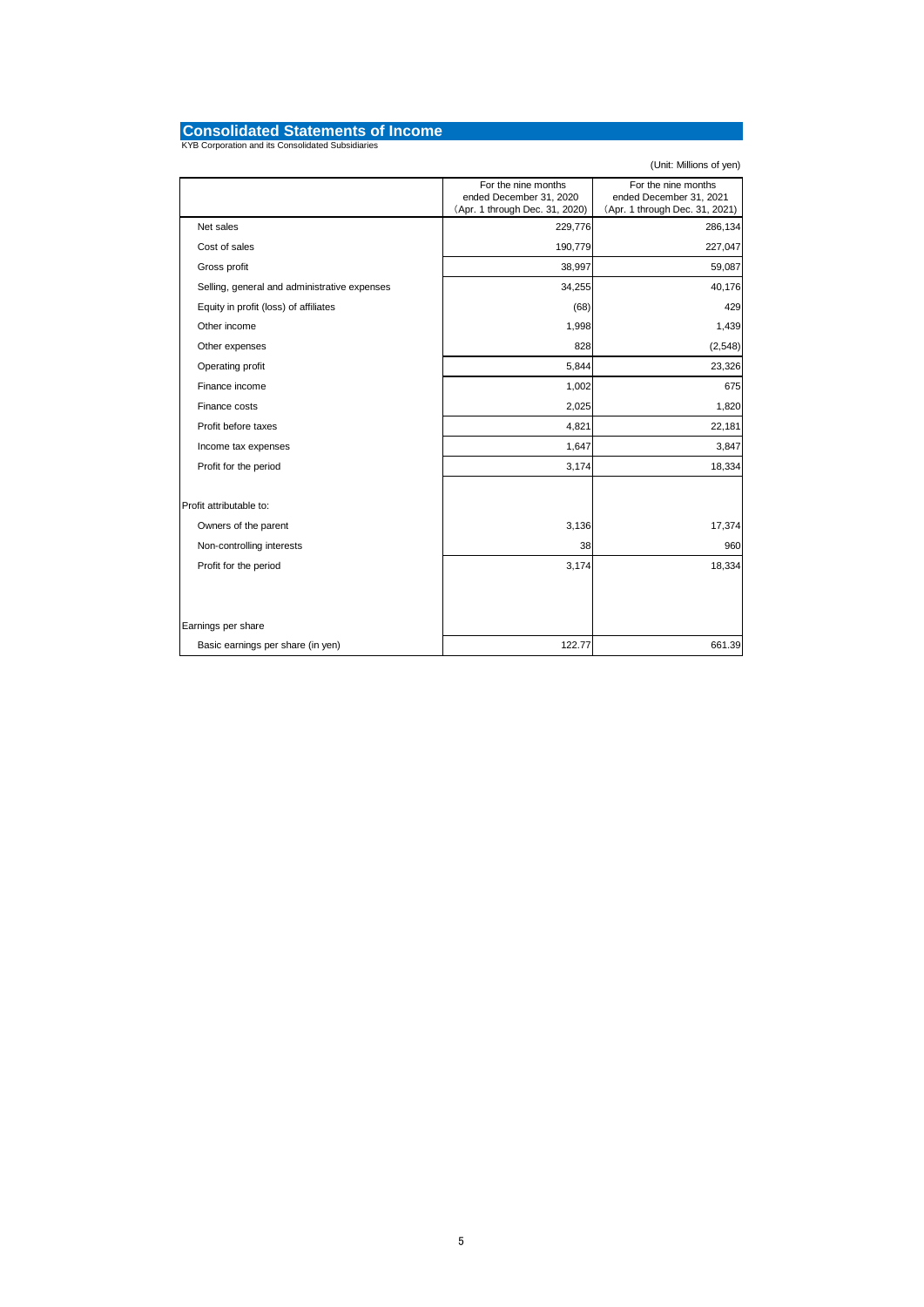# **Consolidated Statements of Comprehensive Income** KYB Corporation and its Consolidated Subsidiaries

|                                                                                              | For the nine months<br>ended December 31, 2020<br>(Apr. 1 through Dec. 31, 2020) | For the nine months<br>ended December 31, 2021<br>(Apr. 1 through Dec. 31, 2021) |
|----------------------------------------------------------------------------------------------|----------------------------------------------------------------------------------|----------------------------------------------------------------------------------|
| Profit for the period                                                                        | 3,174                                                                            | 18,334                                                                           |
|                                                                                              |                                                                                  |                                                                                  |
| Other comprehensive income:                                                                  |                                                                                  |                                                                                  |
| Items that will not be reclassified to profit or loss:                                       |                                                                                  |                                                                                  |
| Net changes in financial assets measured at fair value through<br>other comprehensive income | 3,867                                                                            | (600)                                                                            |
| Remeasurements of defined benefit plans                                                      | (2)                                                                              | 5                                                                                |
| Share of other comprehensive income of investments<br>accounted for using the equity method  | 3                                                                                | (5)                                                                              |
| Total                                                                                        | 3,868                                                                            | (600)                                                                            |
| Items that may be reclassified to profit or loss:                                            |                                                                                  |                                                                                  |
| Exchange differences on translation of foreign operations                                    | 1,270                                                                            | 2,785                                                                            |
| Share of other comprehensive income of investments<br>accounted for using the equity method  | (157)                                                                            | 491                                                                              |
| Total                                                                                        | 1,113                                                                            | 3,276                                                                            |
| Total other comprehensive income                                                             | 4,981                                                                            | 2,676                                                                            |
|                                                                                              |                                                                                  |                                                                                  |
| Comprehensive income for the period                                                          | 8,155                                                                            | 21,010                                                                           |
|                                                                                              |                                                                                  |                                                                                  |
| Comprehensive income for the period attributable to:                                         |                                                                                  |                                                                                  |
| Owners of the parent                                                                         | 7,999                                                                            | 19,979                                                                           |
| Non-controlling interests                                                                    | 156                                                                              | 1,031                                                                            |
| Comprehensive income for the period                                                          | 8,155                                                                            | 21,010                                                                           |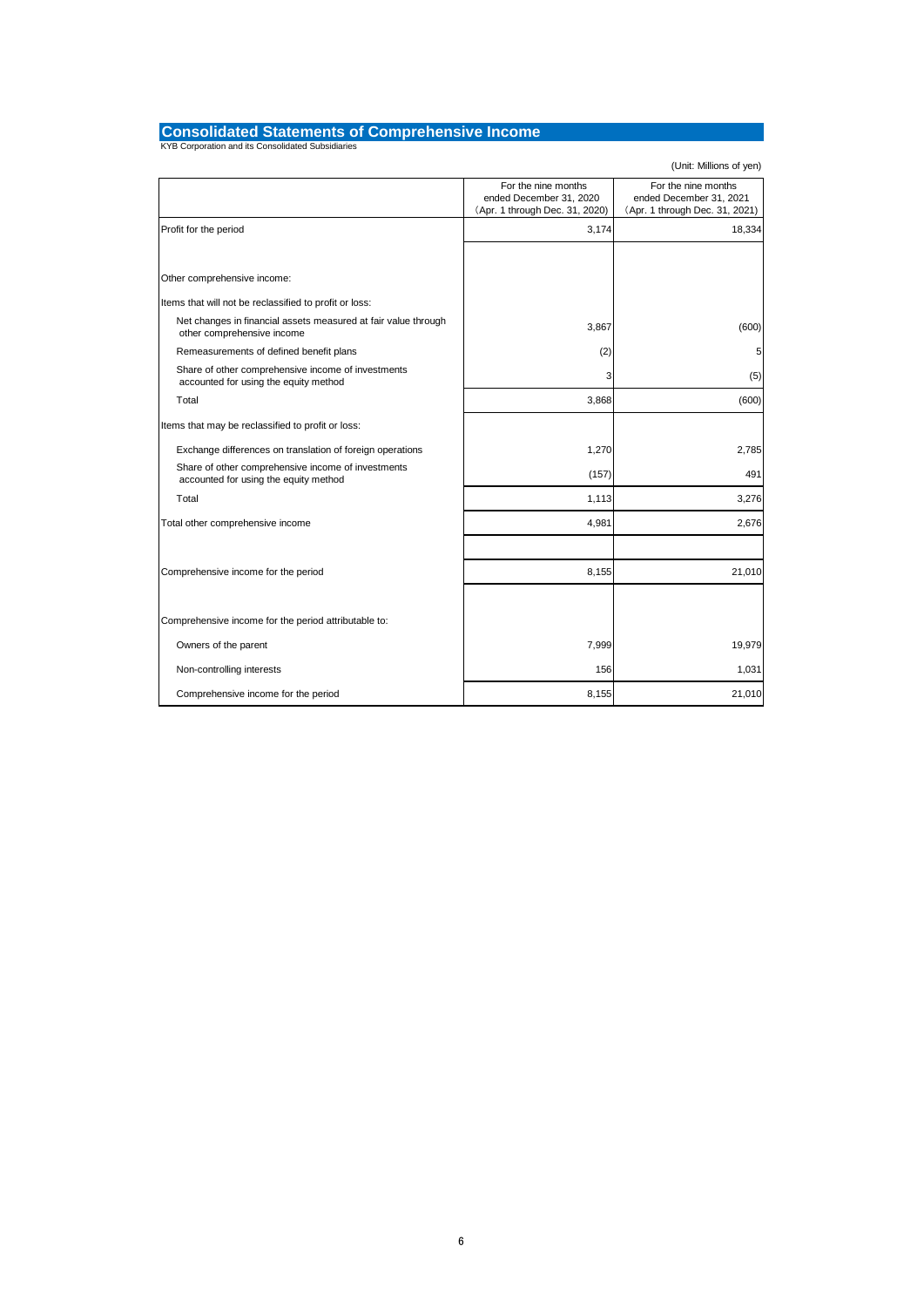| <b>Consolidated Statements of Changes in Equity</b> |  |
|-----------------------------------------------------|--|
| KYB Corporation and its Consolidated Subsidiaries   |  |

|                                                                                   |               |                 |                   | (Unit: Millions of yen) |
|-----------------------------------------------------------------------------------|---------------|-----------------|-------------------|-------------------------|
|                                                                                   | Share capital | Capital surplus | Retained earnings | Treasury shares         |
| Balance at April 1, 2020                                                          | 27,648        | 29,414          | 19,617            | (602)                   |
| Comprehensive income for the period:                                              |               |                 |                   |                         |
| Profit for the period                                                             |               |                 | 3,136             |                         |
| Other comprehensive income                                                        |               |                 |                   |                         |
| Total comprehensive income for the period                                         |               |                 | 3,136             |                         |
| Transactions with owners:                                                         |               |                 |                   |                         |
| Contributions by and distributions to owners<br>in their capacity as owners:      |               |                 |                   |                         |
| Issuance of preference shares                                                     |               |                 |                   |                         |
| Share issuance costs                                                              |               |                 |                   |                         |
| Transfer of share capital to capital surplus                                      |               |                 |                   |                         |
| Acquisition of treasury shares                                                    |               |                 |                   | (1)                     |
| Disposal of treasury shares                                                       |               |                 |                   |                         |
| Dividends of surplus                                                              |               |                 |                   |                         |
| Transfer to retained earnings                                                     |               |                 | 1,257             |                         |
| Total contributions by and distributions to owners<br>in their capacity as owners |               |                 | 1,257             | (1)                     |
| Changes in equity interest of subsidiaries:                                       |               |                 |                   |                         |
| Dividends of surplus                                                              |               |                 |                   |                         |
| Total changes in equity interest of subsidiaries                                  |               |                 |                   |                         |
| Total transactions with owners                                                    |               |                 | 1,257             | (1)                     |
| Balance at December 31, 2020                                                      | 27,648        | 29,414          | 24,010            | (602)                   |
| Balance at April 1, 2021                                                          | 27,648        | 29,414          | 49,579            | (603)                   |
|                                                                                   |               |                 |                   |                         |
| Comprehensive income for the period:                                              |               |                 |                   |                         |
| Profit for the period                                                             |               |                 | 17,374            |                         |
| Other comprehensive income                                                        |               |                 |                   |                         |
| Total comprehensive income for the period                                         |               |                 | 17,374            |                         |
| Transactions with owners:                                                         |               |                 |                   |                         |
| Contributions by and distributions to owners<br>in their capacity as owners:      |               |                 |                   |                         |
| Issuance of preference shares                                                     | 6,250         | 6,250           |                   |                         |
| Share issuance costs                                                              |               | (254)           |                   |                         |
| Transfer of share capital to capital surplus                                      | (6, 250)      | 6,250           |                   |                         |
| Acquisition of treasury shares                                                    |               |                 |                   | (1)                     |
| Disposal of treasury shares                                                       |               | C               |                   | O                       |
| Dividends of surplus                                                              |               | (3, 309)        |                   |                         |
| Transfer to retained earnings                                                     |               |                 | (17)              |                         |
| Total contributions by and distributions to owners<br>in their capacity as owners |               | 8,937           | (17)              | (1)                     |
| Changes in equity interest of subsidiaries:                                       |               |                 |                   |                         |
| Dividends of surplus                                                              |               |                 |                   |                         |
| Total changes in equity interest of subsidiaries                                  |               |                 |                   |                         |
| Total transactions with owners                                                    |               | 8,937           | (17)              | (1)                     |
| Balance at December 31, 2021                                                      | 27,648        | 38,351          | 66,935            | (605)                   |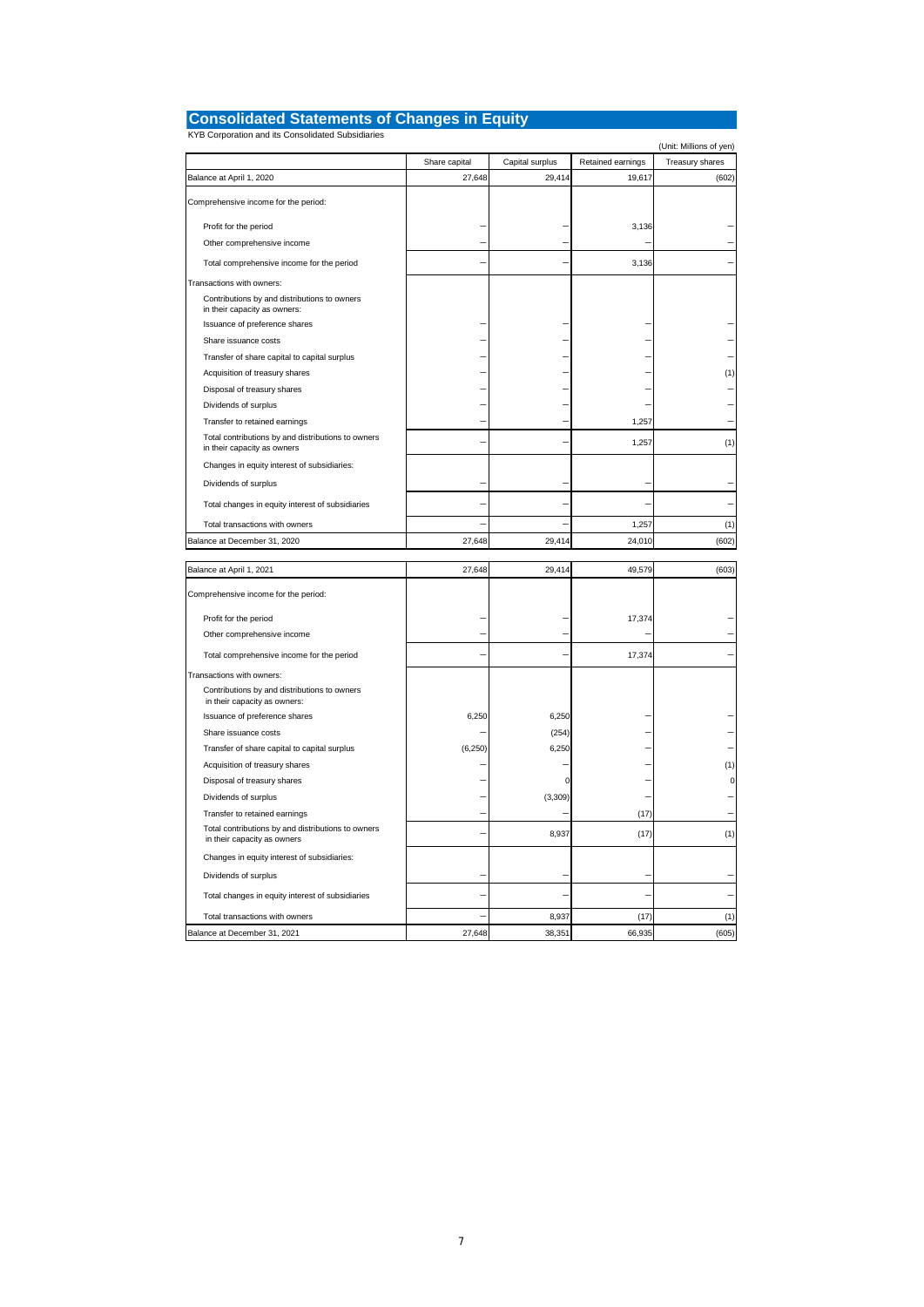|                                                                                                                                            |                                                                                                            |                                               |                                                                       |                                           |                                                                                    |                                  | (Unit: Millions of yen) |  |
|--------------------------------------------------------------------------------------------------------------------------------------------|------------------------------------------------------------------------------------------------------------|-----------------------------------------------|-----------------------------------------------------------------------|-------------------------------------------|------------------------------------------------------------------------------------|----------------------------------|-------------------------|--|
|                                                                                                                                            |                                                                                                            |                                               | Other components of equity                                            |                                           |                                                                                    |                                  |                         |  |
|                                                                                                                                            | Net changes in<br>financial assets<br>measured at fair<br>value through<br>other comprehen-<br>sive income | Remeasurements<br>of defined<br>benefit plans | Exchange<br>differences<br>on translation<br>of foreign<br>operations | Total<br>other<br>components<br>of equity | Comprehensive<br>income for the<br>year attributable<br>to owners<br>of the parent | Non-<br>controlling<br>interests | Total<br>equity         |  |
| Balance at April 1, 2020                                                                                                                   | 2,120                                                                                                      | ۰                                             | (4, 103)                                                              | (1,983)                                   | 74,094                                                                             | 5,721                            | 79,815                  |  |
| Comprehensive income for the period:                                                                                                       |                                                                                                            |                                               |                                                                       |                                           |                                                                                    |                                  |                         |  |
| Profit for the period                                                                                                                      |                                                                                                            |                                               |                                                                       |                                           | 3,136                                                                              | 38                               | 3,174                   |  |
| Other comprehensive income                                                                                                                 | 3,867                                                                                                      | 3                                             | 994                                                                   | 4,863                                     | 4,863                                                                              | 118                              | 4,981                   |  |
| Total comprehensive income for the period                                                                                                  | 3,867                                                                                                      | 3                                             | 994                                                                   | 4,863                                     | 7,999                                                                              | 156                              | 8,155                   |  |
| Transactions with owners:<br>Contributions by and distributions to owners<br>in their capacity as owners:<br>Issuance of preference shares |                                                                                                            |                                               |                                                                       |                                           |                                                                                    |                                  |                         |  |
| Share issuance costs                                                                                                                       |                                                                                                            |                                               |                                                                       |                                           |                                                                                    |                                  |                         |  |
| Transfer of share capital to capital surplus                                                                                               |                                                                                                            |                                               |                                                                       |                                           |                                                                                    |                                  |                         |  |
| Acquisition of treasury shares                                                                                                             |                                                                                                            |                                               |                                                                       |                                           | (1)                                                                                |                                  | (1)                     |  |
| Disposal of treasury shares                                                                                                                |                                                                                                            |                                               |                                                                       |                                           |                                                                                    |                                  |                         |  |
| Dividends of surplus                                                                                                                       |                                                                                                            |                                               |                                                                       |                                           |                                                                                    |                                  |                         |  |
| Transfer to retained earnings                                                                                                              | (1,255)                                                                                                    | (3)                                           |                                                                       | (1, 257)                                  |                                                                                    |                                  |                         |  |
| Total contributions by and distributions to owners<br>in their capacity as owners                                                          | (1,255)                                                                                                    | (3)                                           |                                                                       | (1,257)                                   | (1)                                                                                |                                  | (1)                     |  |
| Changes in equity interest of subsidiaries:                                                                                                |                                                                                                            |                                               |                                                                       |                                           |                                                                                    |                                  |                         |  |
| Dividends of surplus                                                                                                                       |                                                                                                            | ٠                                             |                                                                       |                                           |                                                                                    | (285)                            | (285)                   |  |
| Total changes in equity interest of subsidiaries                                                                                           |                                                                                                            |                                               |                                                                       |                                           |                                                                                    | (285)                            | (285)                   |  |
| Total transactions with owners                                                                                                             | (1,255)                                                                                                    | (3)                                           |                                                                       | (1, 257)                                  | (1)                                                                                | (285)                            | (286)                   |  |
| Balance at December 31, 2020                                                                                                               | 4,732                                                                                                      |                                               | (3, 109)                                                              | 1,623                                     | 82,092                                                                             | 5,592                            | 87,684                  |  |
| Balance at April 1, 2021                                                                                                                   | 3,805                                                                                                      | ۰                                             | 840                                                                   | 4,645                                     | 110,683                                                                            | 6,043                            | 116,726                 |  |
| Comprehensive income for the period:                                                                                                       |                                                                                                            |                                               |                                                                       |                                           |                                                                                    |                                  |                         |  |
| Profit for the period                                                                                                                      |                                                                                                            |                                               |                                                                       |                                           | 17,374                                                                             | 960                              | 18,334                  |  |
| Other comprehensive income                                                                                                                 | (600)                                                                                                      | 5                                             | 3,200                                                                 | 2,605                                     | 2,605                                                                              | 71                               | 2,676                   |  |
| Total comprehensive income for the period                                                                                                  | (600)                                                                                                      | 5                                             | 3,200                                                                 | 2,605                                     | 19,979                                                                             | 1,031                            | 21,010                  |  |
| Transactions with owners:                                                                                                                  |                                                                                                            |                                               |                                                                       |                                           |                                                                                    |                                  |                         |  |
| Contributions by and distributions to owners<br>in their capacity as owners:                                                               |                                                                                                            |                                               |                                                                       |                                           |                                                                                    |                                  |                         |  |
| Issuance of preference shares                                                                                                              |                                                                                                            |                                               |                                                                       |                                           | 12,500                                                                             |                                  | 12,500                  |  |
| Share issuance costs                                                                                                                       |                                                                                                            |                                               |                                                                       |                                           | (254)                                                                              |                                  | (254)                   |  |
| Transfer of share capital to capital surplus                                                                                               |                                                                                                            |                                               |                                                                       |                                           |                                                                                    |                                  |                         |  |
| Acquisition of treasury shares                                                                                                             |                                                                                                            |                                               |                                                                       |                                           | (1)                                                                                |                                  | (1)<br>0                |  |
| Disposal of treasury shares<br>Dividends of surplus                                                                                        | ÷                                                                                                          |                                               |                                                                       |                                           | 0<br>(3,309)                                                                       |                                  | (3, 309)                |  |
| Transfer to retained earnings                                                                                                              | 22                                                                                                         | (5)                                           |                                                                       | 17                                        |                                                                                    |                                  |                         |  |
| Total contributions by and distributions to owners<br>in their capacity as owners                                                          | 22                                                                                                         | (5)                                           |                                                                       | 17                                        | 8,935                                                                              | -                                | 8,935                   |  |
| Changes in equity interest of subsidiaries:                                                                                                |                                                                                                            |                                               |                                                                       |                                           |                                                                                    |                                  |                         |  |
| Dividends of surplus                                                                                                                       |                                                                                                            | ٠                                             |                                                                       |                                           |                                                                                    | (351)                            | (351)                   |  |
| Total changes in equity interest of subsidiaries                                                                                           |                                                                                                            |                                               |                                                                       |                                           |                                                                                    | (351)                            | (351)                   |  |
| Total transactions with owners                                                                                                             | 22                                                                                                         | (5)                                           |                                                                       | 17                                        | 8,935                                                                              | (351)                            | 8,584                   |  |
| Balance at December 31, 2021                                                                                                               | 3,227                                                                                                      |                                               | 4,040                                                                 | 7,268                                     | 139,597                                                                            | 6,723                            | 146,320                 |  |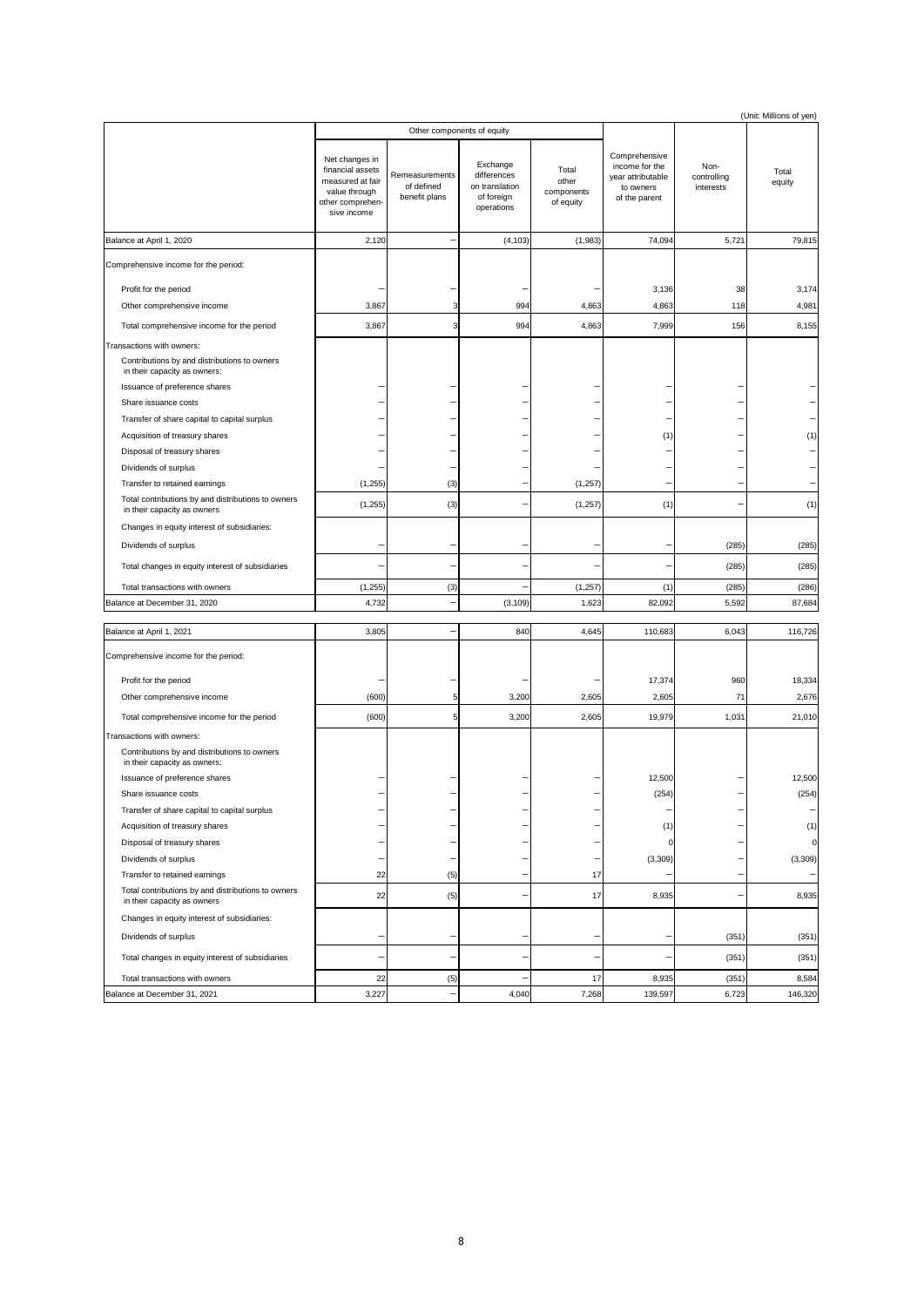# **Consolidated Statements of Cash Flows** KYB Corporation and its Consolidated Subsidiaries

| KYB Corporation and its Consolidated Subsidiaries                        |                                                                                  | (Unit: Millions of yen)                                                          |
|--------------------------------------------------------------------------|----------------------------------------------------------------------------------|----------------------------------------------------------------------------------|
|                                                                          | For the nine months<br>ended December 31, 2020<br>(Apr. 1 through Dec. 31, 2020) | For the nine months<br>ended December 31, 2021<br>(Apr. 1 through Dec. 31, 2021) |
| Cash flows from operating activities:                                    |                                                                                  |                                                                                  |
| Profit before taxes                                                      | 4,821                                                                            | 22,181                                                                           |
| Depreciation and amortization                                            | 13,850                                                                           | 13,888                                                                           |
| Impairment losses                                                        | 756                                                                              | 433                                                                              |
| Reversal gain of impairment losses                                       | (61)                                                                             | (53)                                                                             |
| Gain on sales of fixed asset                                             | (51)                                                                             | (36)                                                                             |
| Increase (decrease) in assets and liabilities for retirement<br>benefits | (171)                                                                            | (84)                                                                             |
| Increase (decrease) in provisions for product warranties                 | (14, 210)                                                                        | (7,991)                                                                          |
| Finance income                                                           | (1,002)                                                                          | (675)                                                                            |
| Finance costs                                                            | 2,025                                                                            | 1,820                                                                            |
| Equity in (profit) loss of affiliates                                    | 68                                                                               | (429)                                                                            |
| (Increase) decrease in trade and other receivables                       | 4,917                                                                            | (9,799)                                                                          |
| (Increase) decrease in inventories                                       | 2,758                                                                            | (7, 167)                                                                         |
| Increase (decrease) in trade and other payables                          | (2,513)                                                                          | 1,128                                                                            |
| Other                                                                    | 3,437                                                                            | 272                                                                              |
| Subtotal                                                                 | 14,623                                                                           | 13,489                                                                           |
| Interest received                                                        | 187                                                                              | 176                                                                              |
| Dividends received                                                       | 1,165                                                                            | 615                                                                              |
| Interest paid                                                            | (1,576)                                                                          | (1,531)                                                                          |
| Income taxes (paid) return                                               | (728)                                                                            | (1, 342)                                                                         |
| Payments of loss associated with the Anti-Trust law                      |                                                                                  | (529)                                                                            |
| Net cash from operating activities                                       | 13,670                                                                           | 10,878                                                                           |
| Cash flows from investing activities:                                    |                                                                                  |                                                                                  |
| Payment into time deposits                                               | (541)                                                                            | (1,535)                                                                          |
| Proceeds from withdrawal of time deposits                                | 374                                                                              | 177                                                                              |
| Payment for purchases of property, plant and equipment                   | (8, 872)                                                                         | (6, 423)                                                                         |
| Proceeds from sales of property, plant and equipment                     | 410                                                                              | 138                                                                              |
| Payment for purchases of other financial assets                          | (3)                                                                              | (17)                                                                             |
| Proceeds from sale of other financial assets                             | 1,354                                                                            | 213                                                                              |
| Other                                                                    | (190)                                                                            | (356)                                                                            |
| Net cash flows from investing activities                                 | (7, 468)                                                                         | (7, 803)                                                                         |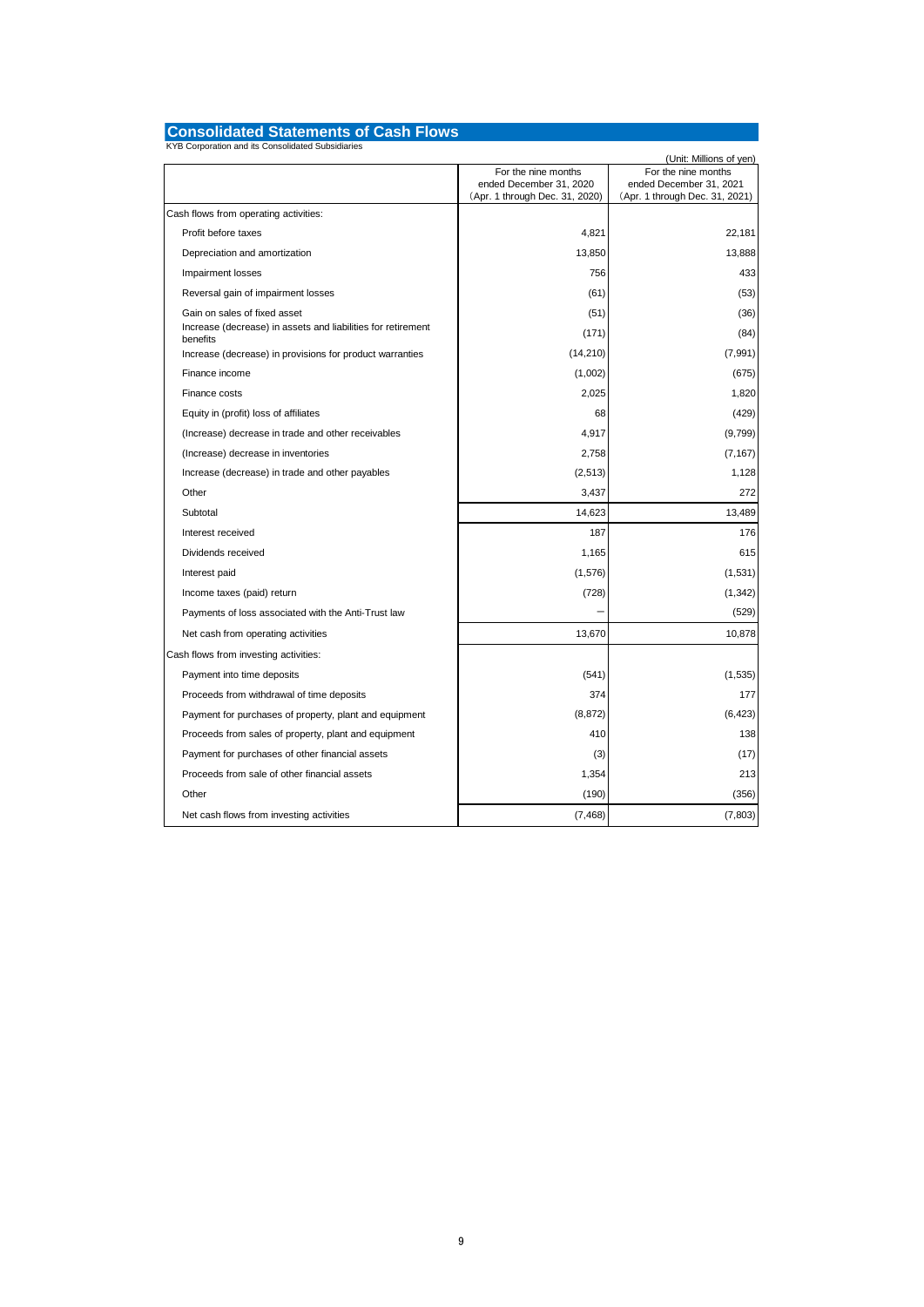|                                                      |                                                           | (Unit: Millions of yen)                                   |
|------------------------------------------------------|-----------------------------------------------------------|-----------------------------------------------------------|
|                                                      | For the nine months                                       | For the nine months                                       |
|                                                      | ended December 31, 2020<br>(Apr. 1 through Dec. 31, 2020) | ended December 31, 2021<br>(Apr. 1 through Dec. 31, 2021) |
| Cash flows from financing activities:                |                                                           |                                                           |
|                                                      |                                                           |                                                           |
| Net increase (decrease) in short-term borrowings     | 5,099                                                     | 3,734                                                     |
| Repayments of lease liabilities                      | (3,866)                                                   | (4, 410)                                                  |
| Proceeds from long-term borrowings                   | 22,371                                                    | 12,641                                                    |
| Repayment of long-term borrowings                    | (8, 479)                                                  | (51, 827)                                                 |
| Proceeds from issuance of bonds                      |                                                           | 6,962                                                     |
| Proceeds from sale and lease back                    | 3,552                                                     | 1,603                                                     |
| Proceeds from issuance of preference shares          |                                                           | 12,271                                                    |
| Payment for borrowing fee                            | (55)                                                      |                                                           |
| Payments for purchase of treasury shares             | (1)                                                       | (1)                                                       |
| Proceeds from sales of treasury shares               |                                                           | 0                                                         |
| Dividends paid                                       |                                                           | (3,309)                                                   |
| Dividends paid to non-controlling interests          | (285)                                                     | (351)                                                     |
| Net cash flows from financing activities             | 18,336                                                    | (22, 688)                                                 |
| Effect of changes in foreign exchange rates          | 732                                                       | 1,024                                                     |
| Net increase (decrease) in cash and cash equivalents | 25,270                                                    | (18, 590)                                                 |
| Cash and cash equivalents at beginning of period     | 50,423                                                    | 68,700                                                    |
| Cash and cash equivalents at end of period           | 75,693                                                    | 50,110                                                    |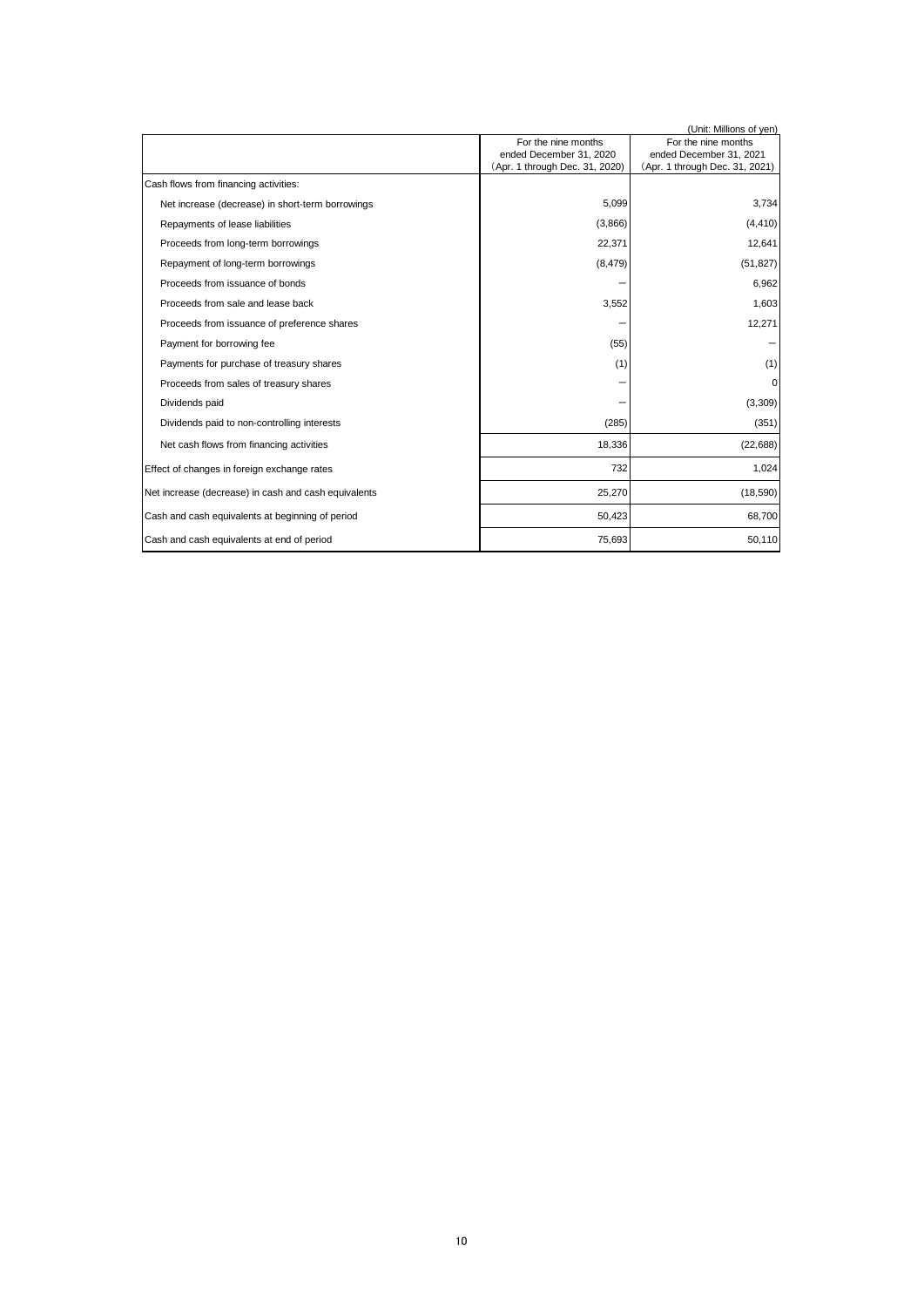## **Segment Information**<br> **KYB Corporation and its Consolidated Subsidiaries**

For the nine months ended December 31, 2020

|                                         |                          |                         |                        |          |          |         |                 | (Unit: Millions of yen) |
|-----------------------------------------|--------------------------|-------------------------|------------------------|----------|----------|---------|-----------------|-------------------------|
|                                         |                          | Reportable segment      |                        |          |          | Total   | Adjustment      |                         |
|                                         | Automotive<br>components | Hydraulic<br>components | Aircraft<br>Components | Subtotal | (Note 1) |         | (Note 2)        | Consolidated            |
| Net sales:                              |                          |                         |                        |          |          |         |                 |                         |
| Outside customers                       | 137,559                  | 82,813                  | 2,934                  | 223,306  | 6,471    | 229,776 |                 | 229,776                 |
| Intersegment sales and transfers        | 507                      | 573                     |                        | 1,080    | 220      | 1,300   | (1,300)         |                         |
| Total                                   | 138,066                  | 83,386                  | 2,934                  | 224,386  | 6,690    | 231,076 | (1,300)         | 229,776                 |
| Segment profit (loss)                   | 2,167                    | 3,215                   | (1, 197)               | 4,185    | 547      | 4,732   | 10 <sup>1</sup> | 4,742                   |
| Equity in earnings (loss) of affiliates | (98)                     | 30                      | -                      | (68)     | -        | (68)    | -               | (68)                    |
| Other income and expenses (net)         | 299                      | 892                     | (253)                  | 938      | 232      | 1,170   |                 | 1,170                   |
| Operating profit (loss)                 | 2,368                    | 4,137                   | (1,450)                | 5,055    | 779      | 5,834   | 10              | 5,844                   |
| Finance income and costs (net)          |                          |                         |                        |          |          |         |                 | (1,023)                 |
| Profit before taxes                     |                          |                         |                        |          |          |         |                 |                         |

Notes: 1. "Others" includes "Special-purpose Vehicles"and "Electronic Equipment" that are not included in the three of reportable segment.

2. ¥10 million of adjustment of segment profit is the elimination of intersegment transactions.

#### For the nine months ended December 31, 2021

|                                  |                          |                         |                        |          |          |         |            | (Unit: Millions of yen) |
|----------------------------------|--------------------------|-------------------------|------------------------|----------|----------|---------|------------|-------------------------|
|                                  |                          |                         | Reportable segment     |          | Others   | Total   | Adjustment |                         |
|                                  | Automotive<br>components | Hydraulic<br>components | Aircraft<br>Components | Subtotal | (Note 1) |         | (Note 2)   | Consolidated            |
| Net sales:                       |                          |                         |                        |          |          |         |            |                         |
| Outside customers                | 169,884                  | 105,717                 | 2,898                  | 278,500  | 7,635    | 286,134 | -          | 286,134                 |
| Intersegment sales and transfers | 724                      | 563                     |                        | 1,288    | 60       | 1,347   | (1, 347)   |                         |
| Total                            | 170,608                  | 106,281                 | 2,898                  | 279,787  | 7,694    | 287,481 | (1, 347)   | 286,134                 |
| Segment profit (loss)            | 10,590                   | 9,735                   | (2, 175)               | 18,150   | 724      | 18,874  | 37         | 18,910                  |
| Equity in earnings of affiliates | 325                      | 103                     |                        | 429      |          | 429     |            | 429                     |
| Other income and expenses (net)  | 719                      | 3,342                   | (46)                   | 4,015    | (28)     | 3,987   |            | 3,987                   |
| Operating profit (loss)          | 11,634                   | 13,181                  | (2,221)                | 22,594   | 695      | 23,289  | 37         | 23,326                  |
| Finance income and costs (net)   |                          |                         |                        |          |          |         |            | (1, 145)                |
| Profit before taxes              |                          |                         |                        |          |          |         |            | 22,181                  |

Notes: 1. "Others" includes "Special-purpose Vehicles"and "Electronic Equipment" that are not included in the three of reportable segment.

2. ¥37 million of adjustment of segment profit is the elimination of intersegment transactions.

\*With regard to the changes of reportable segment

Conventionally, "System products" was one of reportable segment. However, as a result of reviewing the segment management classification due to the reorganization of the KYB Group,

we have included it in the "Hydraulic Components" from the current second quarter.

Financial information for the same period of the previous fiscal year has been revised to reflect this change.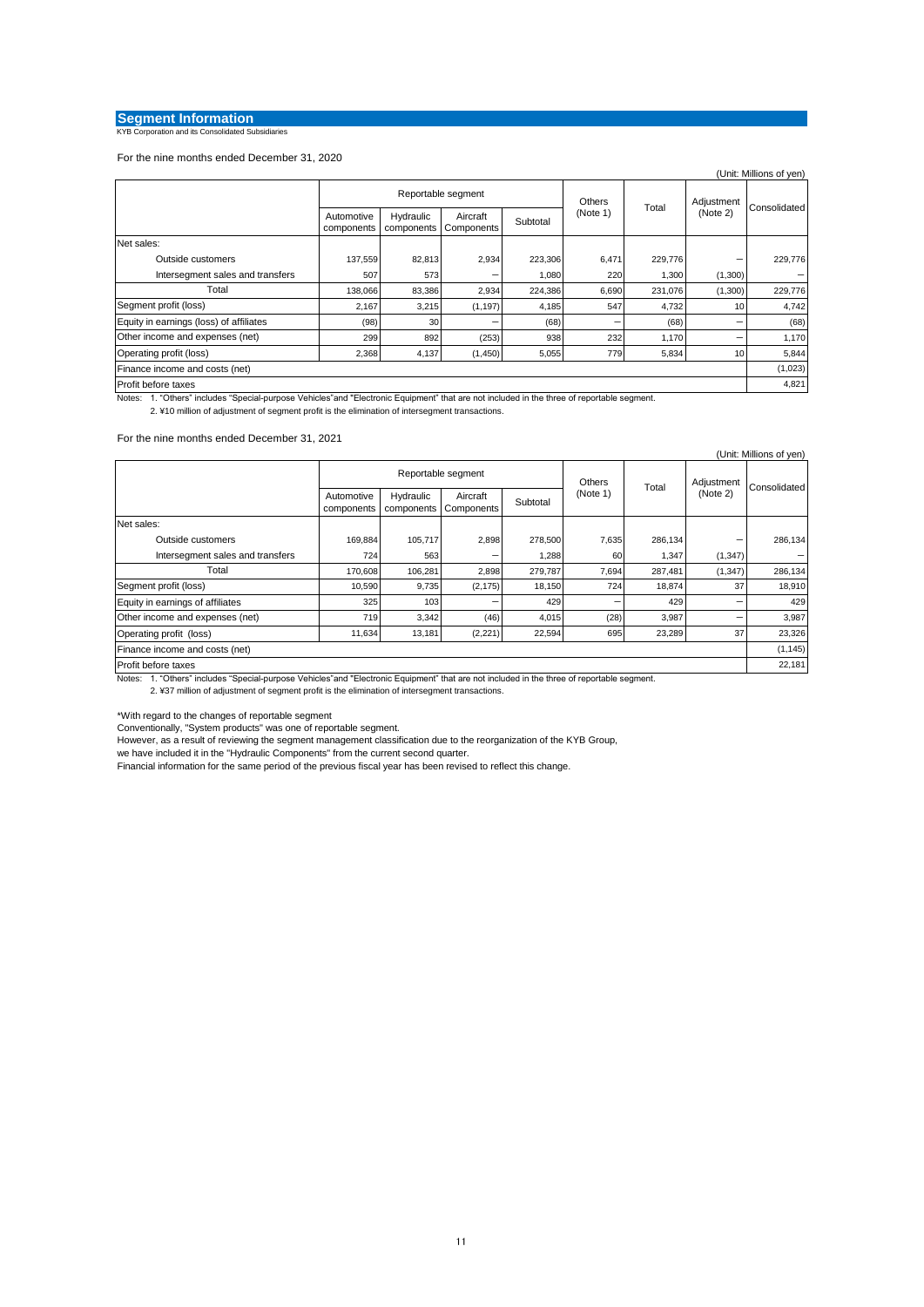

## **Third Quarter of FY2021 Financial Results Supplementary Information**

### **1**.**Breakdown of sales**

|                                                         |                                        |             | FY2020 3Q   | FY2021 3Q    |             | <b>Differences</b> |             |
|---------------------------------------------------------|----------------------------------------|-------------|-------------|--------------|-------------|--------------------|-------------|
|                                                         |                                        | Sales       | composition | <b>Sales</b> | composition | Sales              | composition |
|                                                         |                                        | (¥ million) | ratio       | (¥ million)  | ratio       | (¥ million)        | ratio       |
| <b>Automotive Components</b>                            |                                        | 137,559     | 59.9%       | 169,884      | 59.4%       | 32,325             | 23.5%       |
|                                                         | Shock absorber for automobiles         | 100,362     | 43.7%       | 123,608      | 43.2%       | 23,246             | 23.2%       |
|                                                         | Shock absorber for motorcycles         | 17,221      | 7.5%        | 25,134       | 8.8%        | 7,913              | 46.0%       |
|                                                         | Hydraulic equipment for automobiles    | 17.167      | 7.5%        | 17,294       | 6.0%        | 127                | 0.7%        |
|                                                         | Others                                 | 2,809       | 1.2%        | 3,848        | 1.3%        | 1,039              | 37.0%       |
| <b>Hydraulic Components</b>                             |                                        | 82,813      | 36.0%       | 105,717      | 36.9%       | 22,904             | 27.7%       |
|                                                         | Hydraulic equipment for industrial use | 73,814      | 32.1%       | 96,241       | 33.6%       | 22,427             | 30.4%       |
|                                                         | System products                        | 3,600       | 1.6%        | 3,243        | 1.1%        | $\triangle$ 357    | $-9.9%$     |
|                                                         | Others                                 | 5,399       | 2.3%        | 6,233        | 2.2%        | 834                | 15.4%       |
| <b>Aircraft Components</b>                              |                                        | 2,934       | 1.3%        | 2,898        | 1.0%        | $\triangle$ 36     | $-1.2%$     |
|                                                         | <b>Aircraft Components</b>             | 2,934       | 1.3%        | 2,898        | 1.0%        | $\triangle$ 36     | $-1.2%$     |
| Special-purpose Vehicles and Electronic Equipment, etc. |                                        | 6,471       | 2.8%        | 7,635        | 2.7%        | 1,164              | 18.0%       |
|                                                         | Special-purpose Vehicles               | 5,743       | 2.5%        | 6,793        | 2.4%        | 1,050              | 18.3%       |
|                                                         | Electronic Equipment, etc.             | 727         | 0.3%        | 842          | 0.3%        | 114                | 15.7%       |
|                                                         | Total                                  | 229,776     | 100.0%      | 286,134      | 100.0%      | 56,358             | 24.5%       |